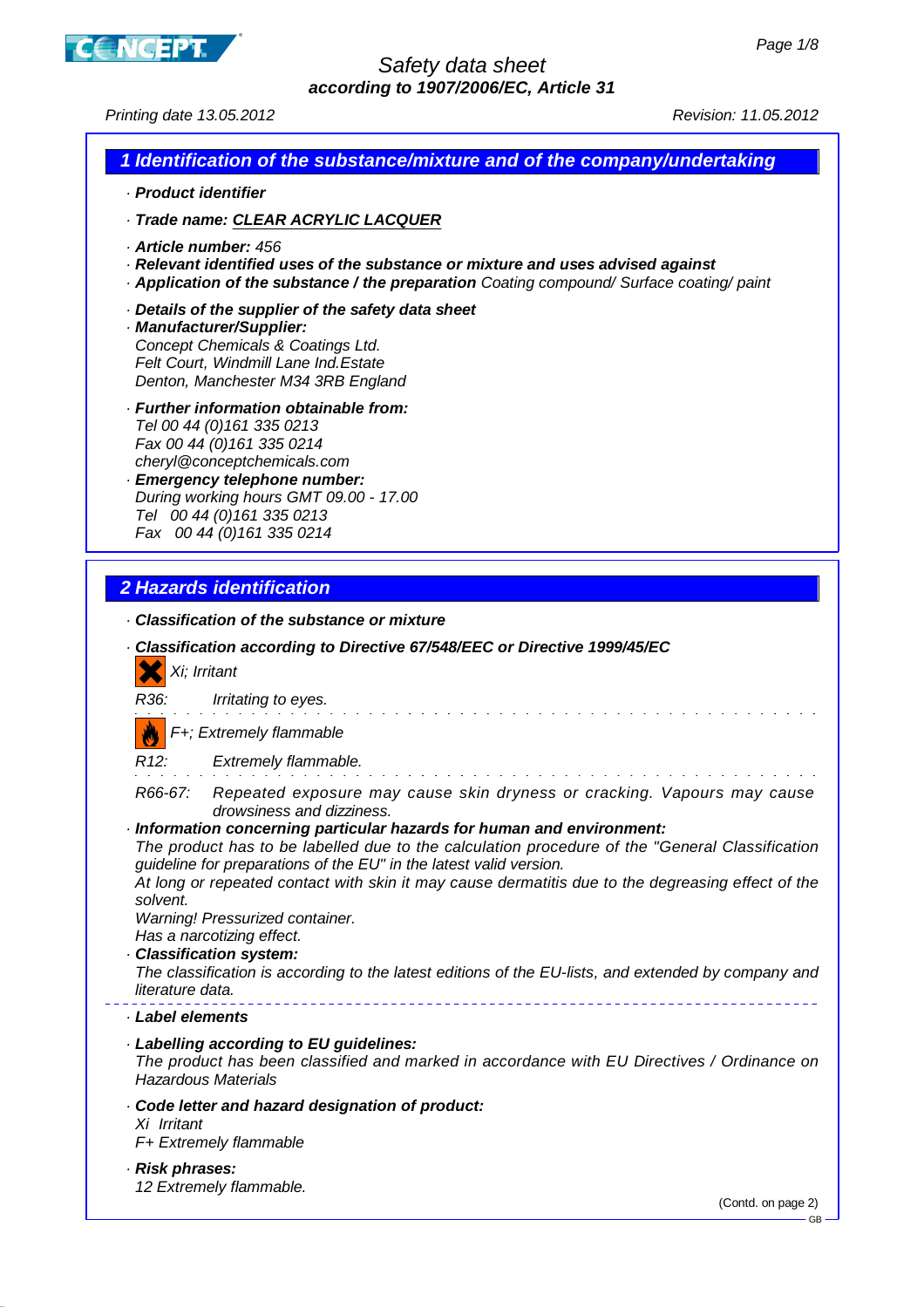Printing date 13.05.2012 Revision: 11.05.2012

**CANCEPT** 

#### **Trade name: CLEAR ACRYLIC LACQUER**

(Contd. of page 1) 36 Irritating to eyes. 66 Repeated exposure may cause skin dryness or cracking. 67 Vapours may cause drowsiness and dizziness. · **Safety phrases:** 16 Keep away from sources of ignition - No smoking. 23 Do not breathe fumes. 26 In case of contact with eyes, rinse immediately with plenty of water and seek medical advice. 33 Take precautionary measures against static discharges. 37 Wear suitable gloves. 43 In case of fire, use sand, carbon dioxide or powdered extinguishing agent. Never use water. 51 Use only in well-ventilated areas. · **Special labelling of certain preparations:** Safety data sheet available for professional user on request. Pressurized container: protect from sunlight and do not expose to temperatures exceeding 50°C. Do not pierce or burn, even after use. Do not spray on a naked flame or any incandescent material. Buildup of explosive mixtures possible without sufficient ventilation. Keep out of the reach of children · **Other hazards** · **Results of PBT and vPvB assessment** · **PBT:** Not applicable. · **vPvB:** Not applicable.

## **3 Composition/information on ingredients**

· **Chemical characterization: Mixtures**

· **Description:** Mixture of substances listed below with nonhazardous additions.

| · Dangerous components:                                      |                                                                                                                              |            |
|--------------------------------------------------------------|------------------------------------------------------------------------------------------------------------------------------|------------|
| CAS: 67-64-1                                                 | propan-2-one<br>EINECS: 200-662-2 $\frac{1}{2}$ Xi R36; $\frac{1}{2}$ F R11<br>R66-67                                        | 25-50%     |
| CAS: 106-97-8<br>EINECS: 203-448-7 <b>A</b> $F + R12$        | butane                                                                                                                       | 10-25%     |
| CAS: 111-76-2                                                | 2-butoxyethanol<br>EINECS: 203-905-0 X Xn R20/21/22; X Xi R36/38                                                             | $5 - 10%$  |
| CAS: 108-10-1<br>EINECS: 203-550-1                           | 4-methylpentan-2-one<br>$\mathsf{X}$ Xn R20; $\mathsf{X}$ Xi R36/37; $\mathsf{X}$ F R11<br>R66                               | $2.5 - 5%$ |
| CAS: 108-65-6<br>EINECS: 203-603-9 $\times$ Xi R36           | 2-methoxy-1-methylethyl acetate<br>R10                                                                                       | $2.5 - 5%$ |
| CAS: 75-28-5<br>EINECS: 200-857-2 $\frac{1}{10}$ F+ R12<br>. | isobutane<br>$\cdot$ $\cdot$ $\cdot$ $\cdot$<br>$\cdot$ $\cdot$<br>$\mathbf{r}$ , $\mathbf{r}$ , $\mathbf{r}$ , $\mathbf{r}$ | $1 - 5%$   |

· **Additional information** For the wording of the listed risk phrases refer to section 16.

#### **4 First aid measures**

· **Description of first aid measures**

- · **After inhalation** Supply fresh air; consult doctor in case of complaints.
- · **After skin contact** Generally the product does not irritate the skin.

(Contd. on page 3)

GB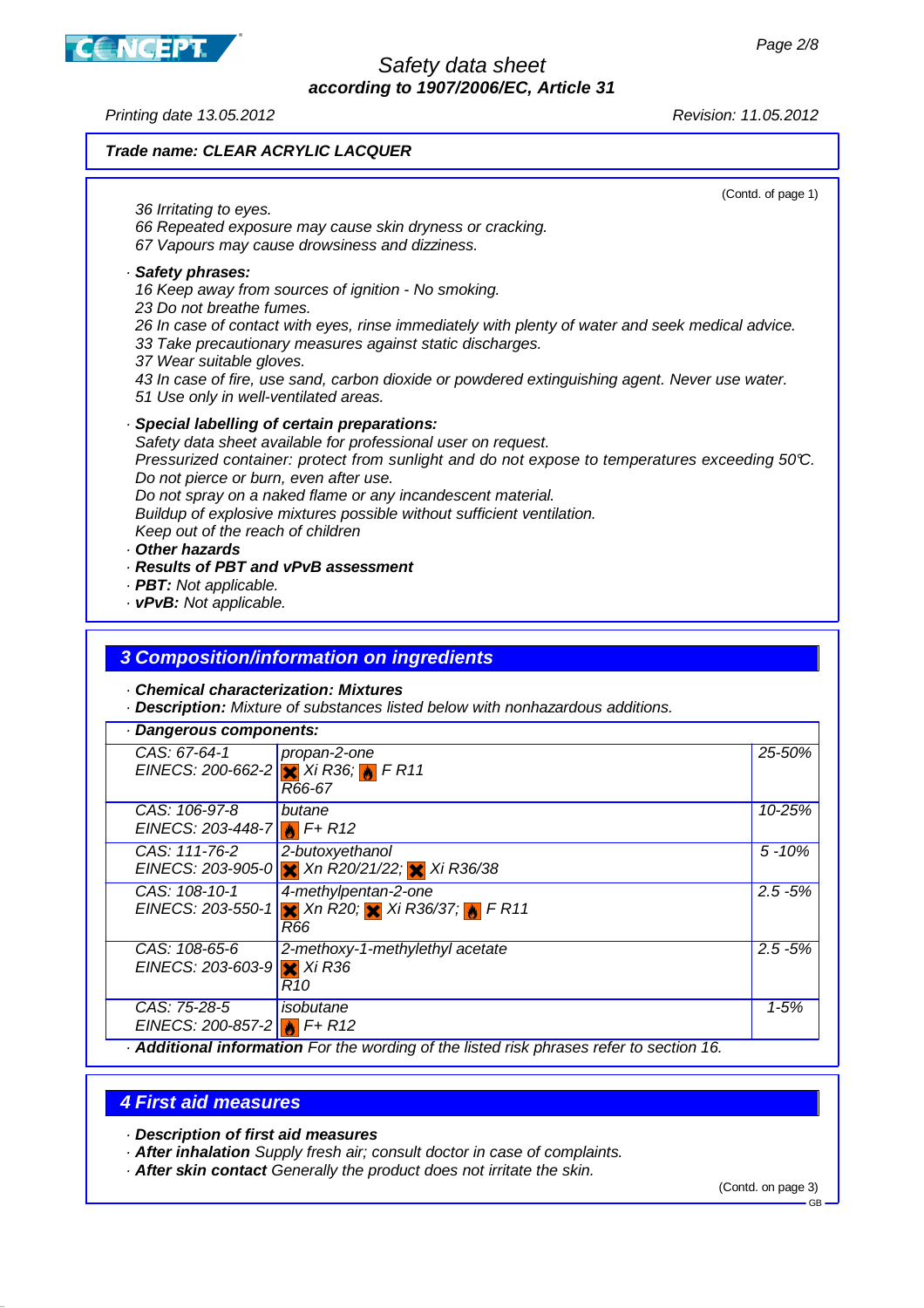

Printing date 13.05.2012 Revision: 11.05.2012

(Contd. of page 2)

### **Trade name: CLEAR ACRYLIC LACQUER**

· **After eye contact**

Rinse opened eye for several minutes under running water. If symptoms persist, consult a doctor. · **After swallowing** If symptoms persist consult doctor.

- · **Information for doctor**
- · **Most important symptoms and effects, both acute and delayed** No further relevant information available.
- · **Indication of any immediate medical attention and special treatment needed** No further relevant information available.

### **5 Firefighting measures**

- · **Extinguishing media**
- · **Suitable extinguishing agents** CO2, powder or water spray. Fight larger fires with water spray or alcohol resistant foam.
- · **For safety reasons unsuitable extinguishing agents** Water with full jet.
- · **Special hazards arising from the substance or mixture** No further relevant information available.
- · **Advice for firefighters**
- · **Protective equipment:** No special measures required.

#### **6 Accidental release measures**

- · **Personal precautions, protective equipment and emergency procedures** Wear protective equipment. Keep unprotected persons away.
- · **Environmental precautions:** Do not allow to enter sewers /surface or ground water drains.
- · **Methods and material for containment and cleaning up:** Ensure adequate ventilation.
- · **Reference to other sections**
	- See Section 8 for information on personal protection equipment.
	- See Section 13 for disposal information.

# **7 Handling and storage**

· **Precautions for safe handling** Risk of serious damage to eyes.

Open and handle receptacle with care.

· **Information about fire - and explosion protection:**

Do not spray onto a naked flame or any incandescent material.

Keep ignition sources away - Do not smoke.

Protect against electrostatic charges.

Pressurized container: protect from sunlight and do not expose to temperatures exceeding 50°C, i.e. electric lights. Do not pierce or burn, even after use.

· **Conditions for safe storage, including any incompatibilities**

- · **Storage**
- · **Requirements to be met by storerooms and receptacles:** Store in a cool location.
- Observe official regulations on storing packagings with pressurized containers.
- · **Information about storage in one common storage facility:** Not required.
- · **Further information about storage conditions:** Store in cool, dry conditions in well sealed receptacles. Protect from heat and direct sunlight.

(Contd. on page 4)

GB

<sup>·</sup> **Handling**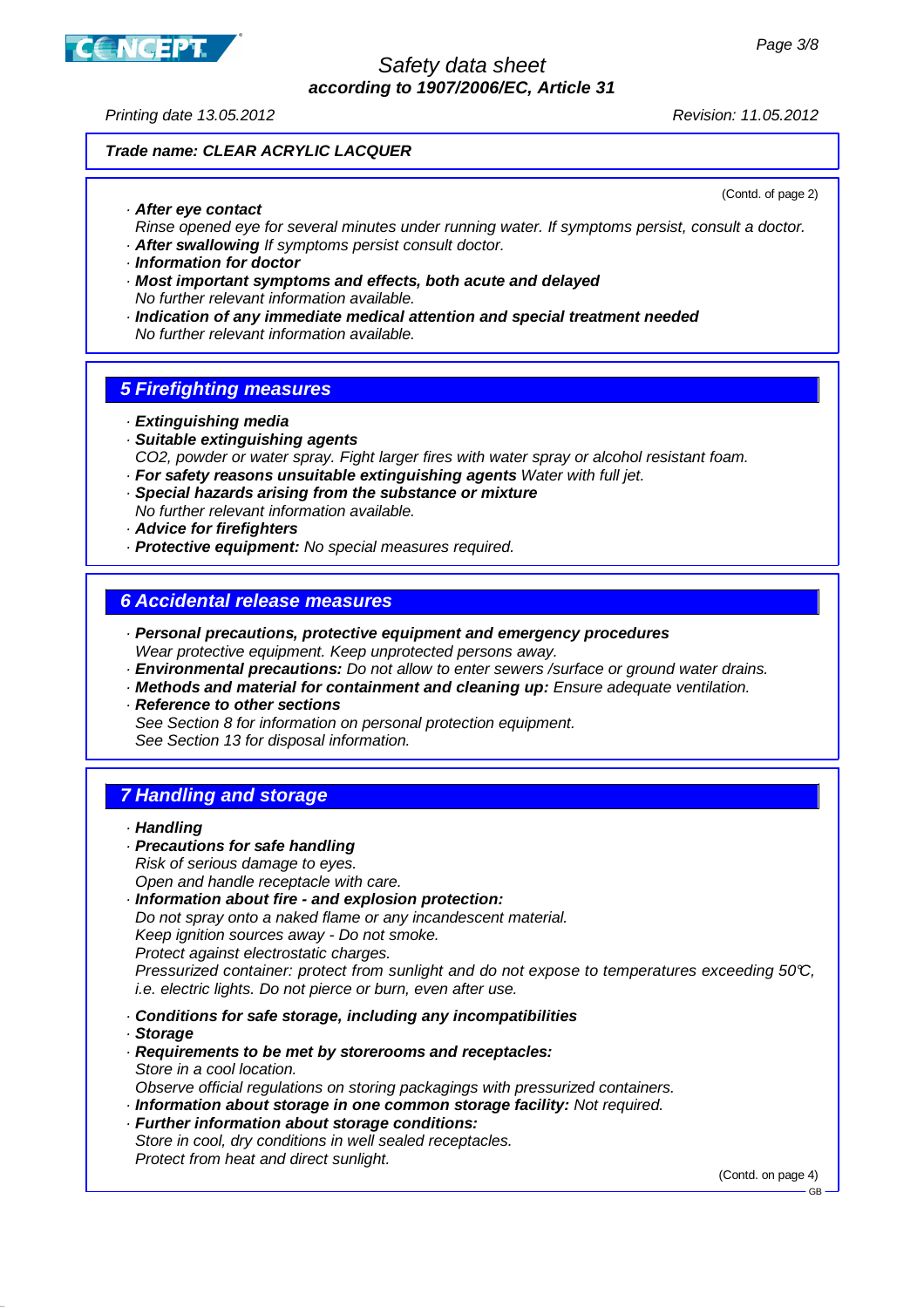**CNCEPT** 

Printing date 13.05.2012 Revision: 11.05.2012

(Contd. of page 3)

**Trade name: CLEAR ACRYLIC LACQUER**

· **Specific end use(s)** No further relevant information available.

**8 Exposure controls/personal protection**

· **Additional information about design of technical facilities:** No further data; see item 7.

- · **Control parameters**
- · **Ingredients with limit values that require monitoring at the workplace:**

| 67-64-1 propan-2-one |                                                                                                                              |  |
|----------------------|------------------------------------------------------------------------------------------------------------------------------|--|
|                      | OES Short-term value: 3620 mg/m <sup>3</sup> , 1500 ppm<br>Long-term value: 1210 mg/m <sup>3</sup> , 500 ppm<br><b>IOELV</b> |  |
| 74-98-6 propane      |                                                                                                                              |  |

**OES** Asphyxiant

**106-97-8 butane**

OES Short-term value: 1810 mg/m<sup>3</sup>, 750 ppm Long-term value: 1450 mg/m<sup>3</sup>, 600 ppm

**111-76-2 2-butoxyethanol**

OES Short-term value: 50 ppm Long-term value: 25 ppm Sk, , IOELV

**108-10-1 4-methylpentan-2-one**

OES Short-term value: 416 mg/m<sup>3</sup>, 100 ppm Long-term value:  $208$  mg/m<sup>3</sup>, 50 ppm IOELV, Sk,

**108-65-6 2-methoxy-1-methylethyl acetate**

OES Short-term value: 548 mg/m<sup>3</sup>, 100 ppm Long-term value: 274 mg/m<sup>3</sup>, 50 ppm IOELV, Sk

· **Additional information:** The lists valid during the making were used as basis.

· **Exposure controls**

· **Personal protective equipment**

· **General protective and hygienic measures** Keep away from foodstuffs, beverages and feed. Immediately remove all soiled and contaminated clothing Wash hands before breaks and at the end of work.

Avoid contact with the eyes and skin. · **Respiratory protection:**

In case of brief exposure or low pollution use respiratory filter device. In case of intensive or longer exposure use self-contained respiratory protective device.

Use suitable respiratory protective device in case of insufficient ventilation.

- · **Protection of hands:** Rubber gloves
- · **Material of gloves** Nitrile rubber, NBR

· **Penetration time of glove material** The exact break trough time has to be found out by the manufacturer of the protective gloves and has to be observed.

· **Eye protection:** Safety glasses

(Contd. on page 5)

GB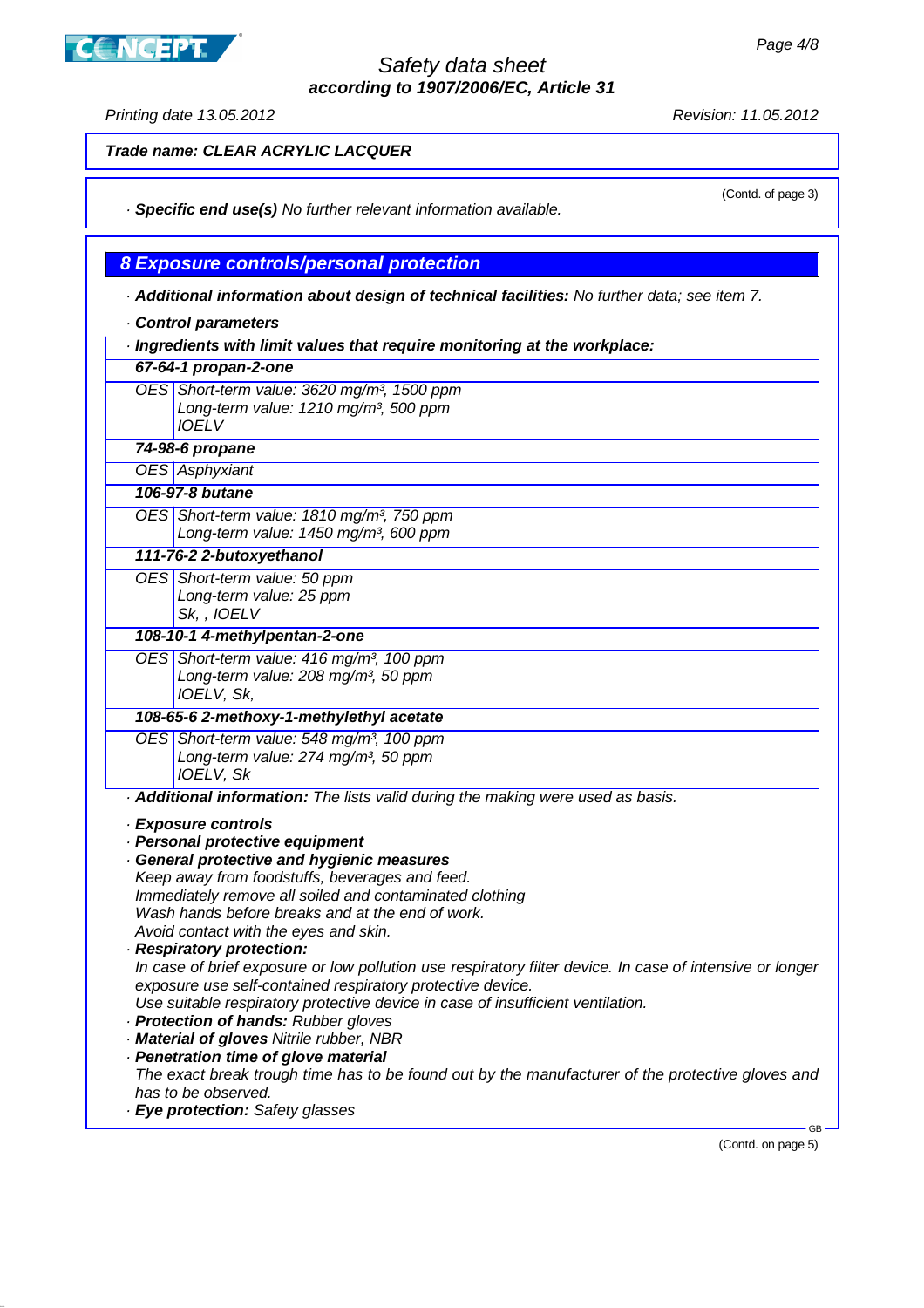# **CONCEPT**

# Safety data sheet **according to 1907/2006/EC, Article 31**

Printing date 13.05.2012 Revision: 11.05.2012

# **Trade name: CLEAR ACRYLIC LACQUER**

(Contd. of page 4)

| 9 Physical and chemical properties                                                                           |                                                                                                 |  |
|--------------------------------------------------------------------------------------------------------------|-------------------------------------------------------------------------------------------------|--|
| Information on basic physical and chemical properties<br><b>General Information</b><br>· Appearance:         |                                                                                                 |  |
| Form:<br>Colour:                                                                                             | Aerosol                                                                                         |  |
| · Odour:                                                                                                     | <b>Transparent</b><br>Characteristic                                                            |  |
| Change in condition<br><b>Melting point/Melting range: undetermined</b><br>Boiling point/Boiling range: 55°C |                                                                                                 |  |
| · Flash point:                                                                                               | $-40C$                                                                                          |  |
| · Ignition temperature:                                                                                      | 240.0°C                                                                                         |  |
| · Self-igniting:                                                                                             | Product is not selfigniting.                                                                    |  |
| Danger of explosion:                                                                                         | Product is not explosive. However, formation of explosive air/<br>vapour mixtures are possible. |  |
| · Explosion limits:                                                                                          |                                                                                                 |  |
| Lower:                                                                                                       | $1.5$ Vol %                                                                                     |  |
| <b>Upper:</b>                                                                                                | 13.0 Vol %                                                                                      |  |
| Vapour pressure at 20°C:                                                                                     | 8300.0 hPa                                                                                      |  |
| · Density:                                                                                                   | Not determined                                                                                  |  |
| · Solubility in / Miscibility with<br>Water:<br>Other information                                            | Not miscible or difficult to mix<br>No further relevant information available.                  |  |

# **10 Stability and reactivity**

- · **Reactivity**
- · **Chemical stability**
- · **Thermal decomposition / conditions to be avoided:**
- No decomposition if used according to specifications.
- · **Possibility of hazardous reactions** No dangerous reactions known
- · **Conditions to avoid** No further relevant information available.
- · **Incompatible materials:** No further relevant information available.
- · **Hazardous decomposition products:** No dangerous decomposition products known

# **11 Toxicological information**

- · **Information on toxicological effects**
- · **Acute toxicity:**
- · **Primary irritant effect:**
- · **on the skin:** No irritant effect.
- · **on the eye:** Irritating effect.
- · **Sensitization:** No sensitizing effects known.
- · **Additional toxicological information:**

The product shows the following dangers according to the calculation method of the General EU Classification Guidelines for Preparations as issued in the latest version.

(Contd. on page 6)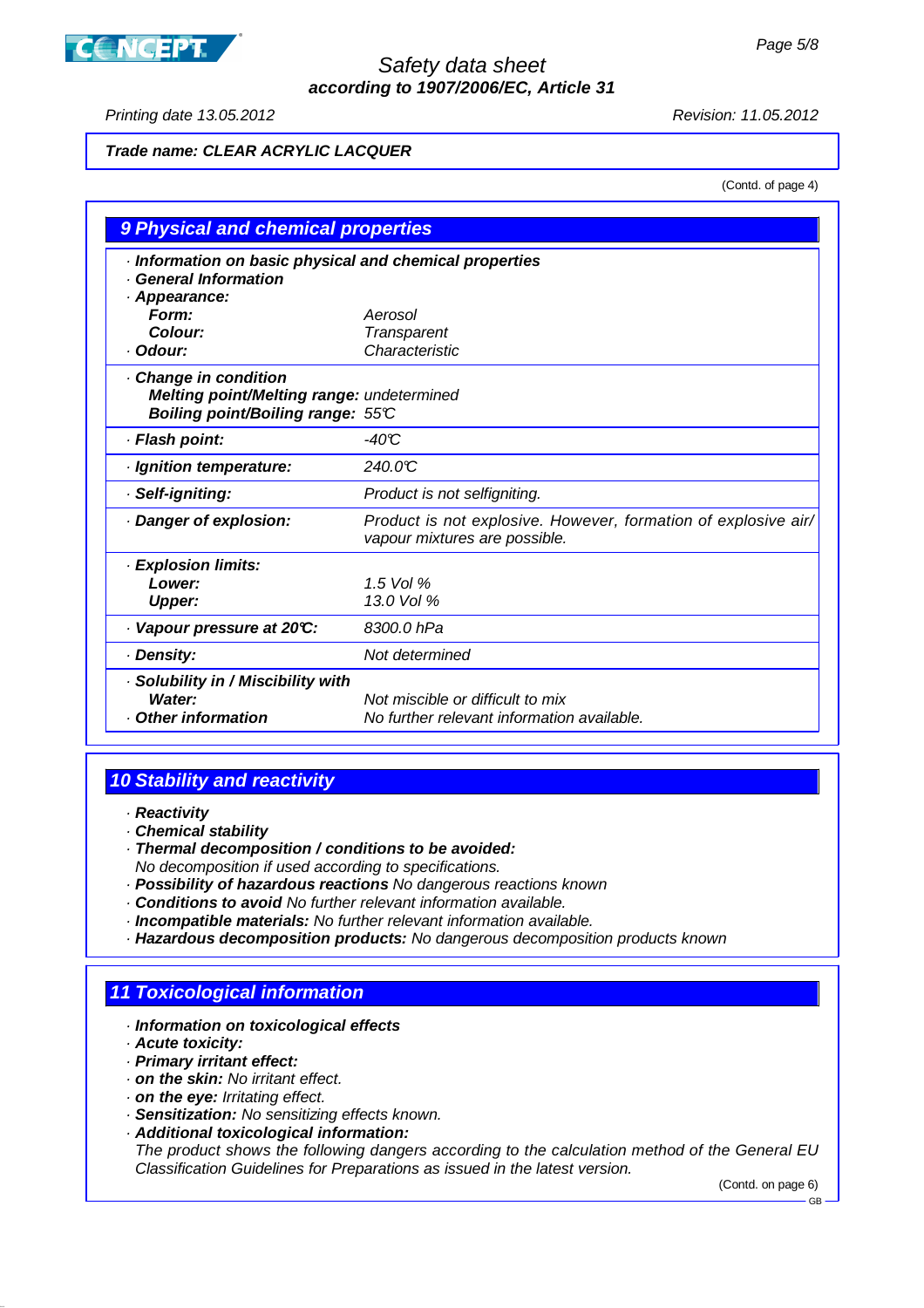

Printing date 13.05.2012 Revision: 11.05.2012

#### **Trade name: CLEAR ACRYLIC LACQUER**

Irritant

(Contd. of page 5)

#### **12 Ecological information**

- · **Toxicity**
- · **Aquatic toxicity:** No further relevant information available.
- · **Persistence and degradability** No further relevant information available.
- · **Behaviour in environmental systems:**
- · **Bioaccumulative potential** No further relevant information available.
- · **Mobility in soil** No further relevant information available.
- · **Additional ecological information:**
- · **General notes:**

Water hazard class 1 (German Regulation) (Self-assessment): slightly hazardous for water. Do not allow undiluted product or large quantities of it to reach ground water, water course or sewage system.

- · **Results of PBT and vPvB assessment**
- · **PBT:** Not applicable.
- · **vPvB:** Not applicable.
- · **Other adverse effects** No further relevant information available.

### **13 Disposal considerations**

- · **Waste treatment methods**
- · **Recommendation**

Must not be disposed together with household garbage. Do not allow product to reach sewage system.

- · **Uncleaned packaging:**
- · **Recommendation:** Disposal must be made according to official regulations.

| UN1950              |                                  |
|---------------------|----------------------------------|
|                     |                                  |
|                     |                                  |
|                     |                                  |
| AEROSOLS, flammable |                                  |
|                     |                                  |
|                     |                                  |
|                     |                                  |
|                     |                                  |
|                     |                                  |
| 2 5F Gases.         |                                  |
|                     | 1950 AEROSOLS<br><b>AEROSOLS</b> |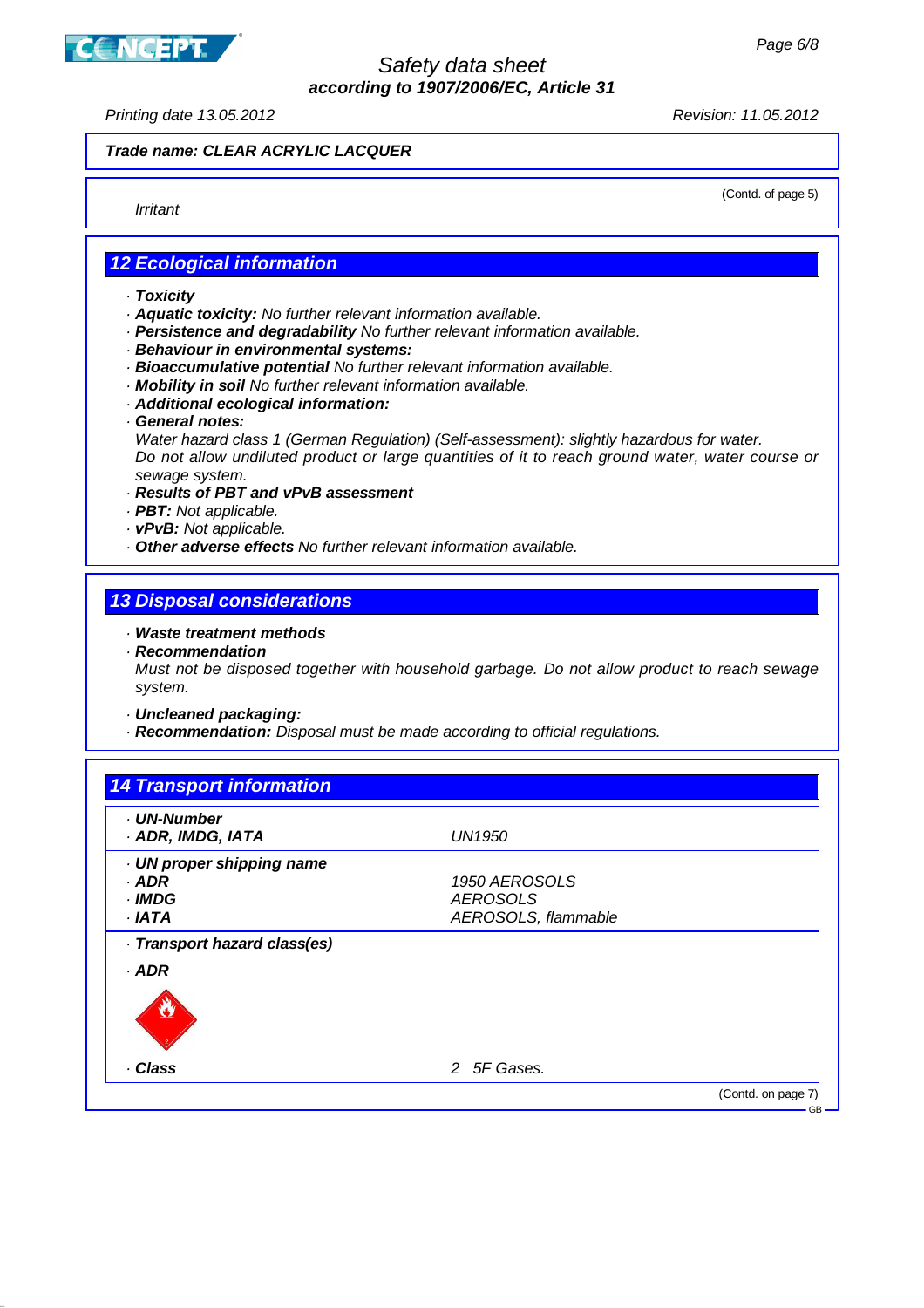

**CONCEPT** 

# Safety data sheet **according to 1907/2006/EC, Article 31**

Printing date 13.05.2012 Revision: 11.05.2012

**Trade name: CLEAR ACRYLIC LACQUER**

|                                                                                     |                  | (Contd. of page 6) |
|-------------------------------------------------------------------------------------|------------------|--------------------|
| · Label                                                                             | 2.1              |                    |
| $\cdot$ IMDG                                                                        |                  |                    |
|                                                                                     |                  |                    |
| · Class                                                                             | 2 Gases.         |                    |
| · Label                                                                             | 2.1              |                    |
| ·IATA                                                                               |                  |                    |
|                                                                                     |                  |                    |
| · Class                                                                             | 2.1              |                    |
| · Label                                                                             | 2.1              |                    |
| · Packing group                                                                     |                  |                    |
| · ADR, IMDG, IATA                                                                   | Void             |                    |
| · Environmental hazards:                                                            |                  |                    |
| · Marine pollutant:                                                                 | No               |                    |
| · Special precautions for user                                                      | Warning: Gases.  |                    |
| · Danger code (Kemler):<br>· EMS Number:                                            | $F-D, S-U$       |                    |
|                                                                                     |                  |                    |
| · Transport in bulk according to Annex II of<br><b>MARPOL73/78 and the IBC Code</b> | Not applicable.  |                    |
| · Transport/Additional information:                                                 |                  |                    |
| $·$ ADR                                                                             |                  |                    |
| · Limited quantities (LQ)                                                           | LQ <sub>2</sub>  |                    |
| · Tunnel restriction code                                                           | B <sub>1</sub> D |                    |

# **15 Regulatory information**

· **Safety, health and environmental regulations/legislation specific for the substance or mixture**

· **National regulations**

· **Waterhazard class:** Water hazard class 1 (Self-assessment): slightly hazardous for water.

· **Chemical safety assessment:** A Chemical Safety Assessment has not been carried out.

#### **16 Other information**

This information is based on our present knowledge. However, this shall not constitute a guarantee for any specific product features and shall not establish a legally valid contractual relationship.

#### · **Relevant phrases**

- R10 Flammable.
- R11 Highly flammable.
- R12 Extremely flammable.
- R20 Harmful by inhalation.

R20/21/22 Harmful by inhalation, in contact with skin and if swallowed.

(Contd. on page 8)

GB